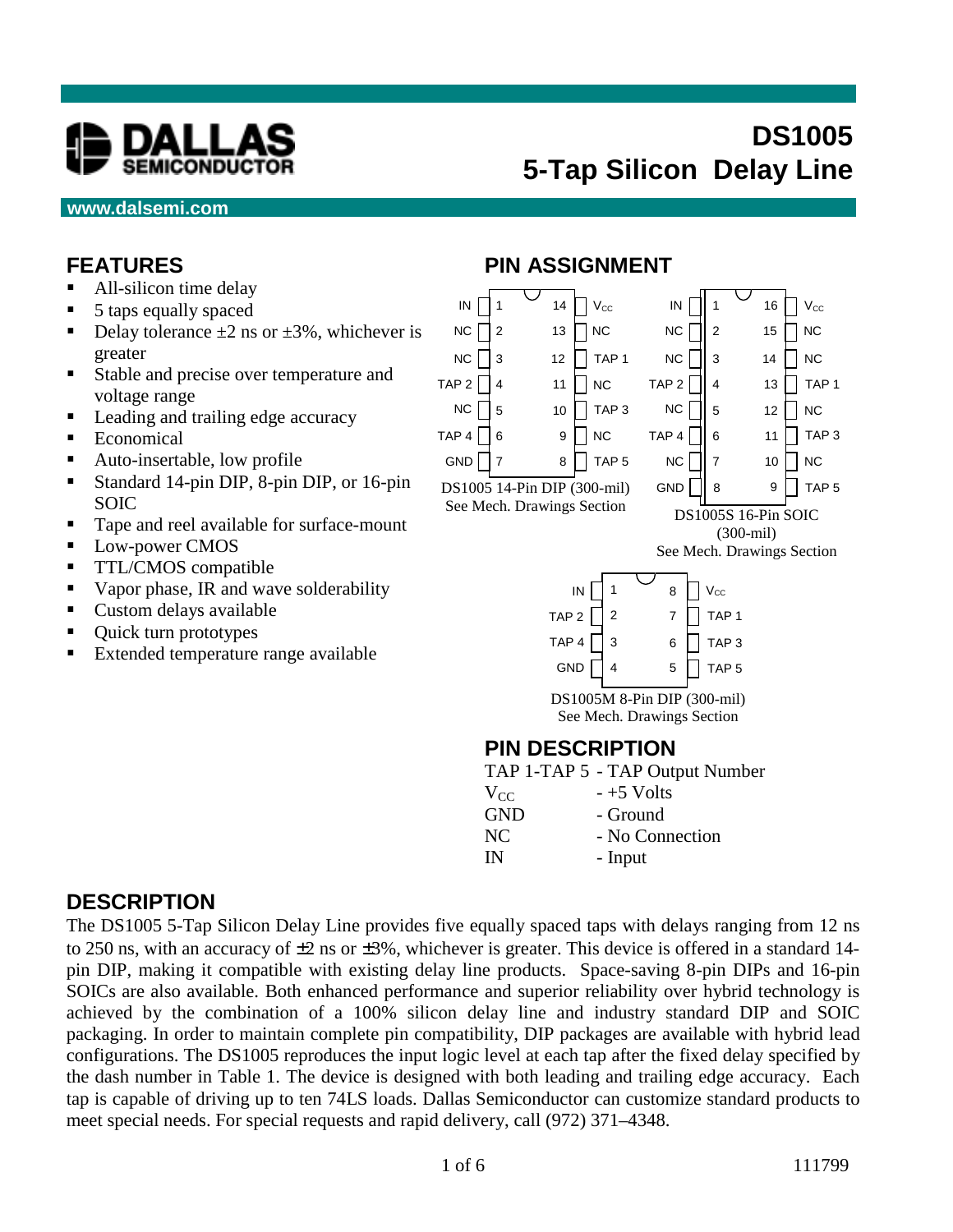# **LOGIC DIAGRAM** Figure 1



## **PART NUMBER DELAY TABLE (t<sub>PHL</sub>, t<sub>PLH</sub>) Table 1**

| PART NO.   | TAP <sub>1</sub> | TAP <sub>2</sub> | TAP <sub>3</sub> | TAP <sub>4</sub> | TAP <sub>5</sub> |
|------------|------------------|------------------|------------------|------------------|------------------|
| DS1005-60  | $12$ ns          | $24$ ns          | $36$ ns          | $48$ ns          | $60$ ns          |
| DS1005-75  | $15$ ns          | $30$ ns          | $45$ ns          | $60$ ns          | $75$ ns          |
| DS1005-100 | $20$ ns          | $40$ ns          | $60$ ns          | $80$ ns          | $100$ ns         |
| DS1005-125 | $25$ ns          | $50$ ns          | $75$ ns          | $100$ ns         | $125$ ns         |
| DS1005-150 | $30$ ns          | $60$ ns          | $90$ ns          | $120$ ns         | $150$ ns         |
| DS1005-175 | $35$ ns          | $70$ ns          | $105$ ns         | $140$ ns         | $175$ ns         |
| DS1005-200 | $40$ ns          | $80$ ns          | $120$ ns         | $160$ ns         | $200$ ns         |
| DS1005-250 | $50$ ns          | $100$ ns         | $150$ ns         | $200$ ns         | $250$ ns         |

Custom delays available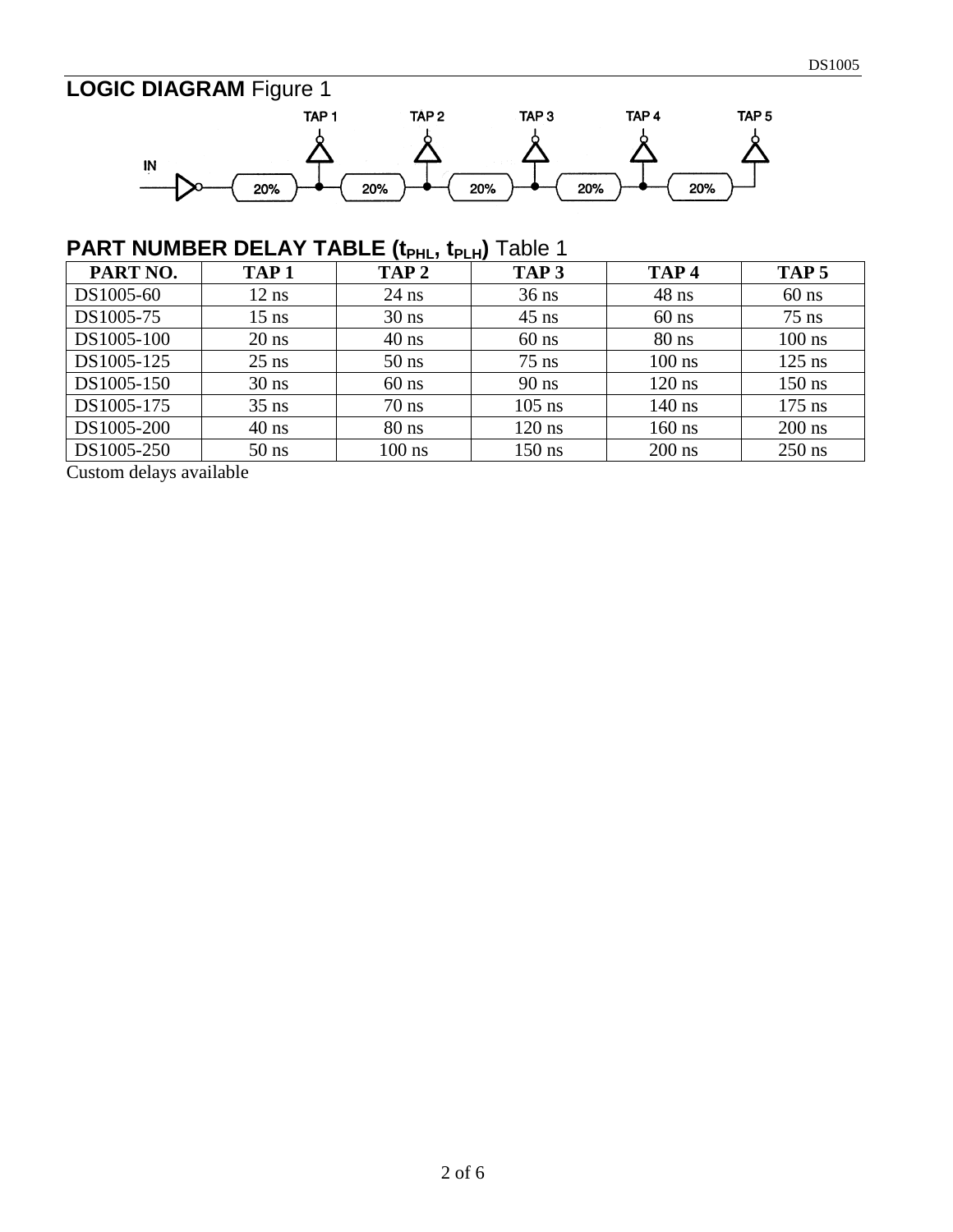#### **ABSOLUTE MAXIMUM RATINGS\***

Voltage on Any Pin Relative to Ground -1.0V to +7.0V Operating Temperature 0°C to 70°C Storage Temperature  $-55^{\circ}$ C to  $+125^{\circ}$ C Soldering Temperature 260°C for 10 seconds Short Circuit Output Current 50 mA for 1 second

\* This is a stress rating only and functional operation of the device at these or any other conditions above those indicated in the operation sections of this specification is not implied. Exposure to absolute maximum rating conditions for extended periods of time may affect reliability.

| DC ELECTRICAL CHARACTERISTICS |              |                             |        | (0°C to 70°C; $V_{\text{CC}} = 5.0V \pm 5\%)$ |                    |                         |                |  |
|-------------------------------|--------------|-----------------------------|--------|-----------------------------------------------|--------------------|-------------------------|----------------|--|
| <b>PARAMETER</b>              | <b>SYM</b>   | <b>TEST</b>                 |        | <b>TYP</b>                                    | <b>MAX</b>         | <b>UNITS</b>            | <b>NOTES</b>   |  |
|                               |              | <b>CONDITION</b>            |        |                                               |                    |                         |                |  |
| <b>Supply Voltage</b>         | $V_{CC}$     |                             | 4.75   | 5.00                                          | 5.25               | V                       |                |  |
| High Level Input              | $\rm V_{IH}$ |                             | 2.2    |                                               | $V_{\rm CC}$ + 0.5 | $\overline{\mathbf{V}}$ |                |  |
| Voltage                       |              |                             |        |                                               |                    |                         |                |  |
| Low Level Input               | $V_{II}$     |                             | $-0.5$ |                                               | 0.8                | V                       |                |  |
| Voltage                       |              |                             |        |                                               |                    |                         |                |  |
| <b>Input Leakage</b>          | $I_I$        | $0.0V \leq V_I \leq V_{CC}$ | $-1.0$ |                                               | 1.0                | $\mathbf{u} \mathbf{A}$ |                |  |
| Current                       |              |                             |        |                                               |                    |                         |                |  |
| <b>Active Current</b>         | $I_{CC}$     | $V_{CC}$ =Max;              |        | 40                                            | 70                 | mA                      | $\overline{2}$ |  |
|                               |              | Period=Min.                 |        |                                               |                    |                         |                |  |
| <b>High Level Output</b>      | $I_{OH}$     | $V_{CC}$ =Min.              |        |                                               | $-1.0$             | mA                      |                |  |
| Current                       |              | $V_{OH} = 4$                |        |                                               |                    |                         |                |  |
| Low Level Output              | $I_{OL}$     | $V_{CC}$ =Min.              | 12     |                                               |                    | mA                      |                |  |
| Current                       |              | $V_{\text{OL}}=0.5$         |        |                                               |                    |                         |                |  |

| AC ELECTRICAL CHARACTERISTICS |               |                               | $(T_A = 25^{\circ}C; V_{CC} = 5V \pm 5\%)$ |            |              |              |
|-------------------------------|---------------|-------------------------------|--------------------------------------------|------------|--------------|--------------|
| <b>PARAMETER</b>              | <b>SYMBOL</b> | <b>MIN</b>                    | <b>TYP</b>                                 | <b>MAX</b> | <b>UNITS</b> | <b>NOTES</b> |
| <b>Input Pulse Width</b>      | twi           | 40% of Tap 5 t <sub>PLH</sub> |                                            |            | ns           |              |
| Input to Tap Delay            | $t_{\rm PLH}$ |                               | Table 1                                    |            | ns           | 3, 4, 5, 6   |
| (leading edge)                |               |                               |                                            |            |              |              |
| Input to Tap Delay            | $t_{\rm PHL}$ |                               | Table 1                                    |            | ns           | 3, 4, 5, 6   |
| (trailing edge)               |               |                               |                                            |            |              |              |
| Power-up Time                 | $tp_{U}$      |                               |                                            | 100        | ms           |              |
|                               | Period        | $4~{\rm (t_{WI})}$            |                                            |            | ns           | ⇁            |

| <b>CAPACITANCE</b>       |               |     |     |            |       | $\alpha = 25$ °C |
|--------------------------|---------------|-----|-----|------------|-------|------------------|
| <b>PARAMETER</b>         | <b>SYMBOL</b> | MIN | TVP | <b>MAX</b> | UNITS | <b>NOTES</b>     |
| <b>Input Capacitance</b> | $\sim$ IN     |     |     |            | рF    |                  |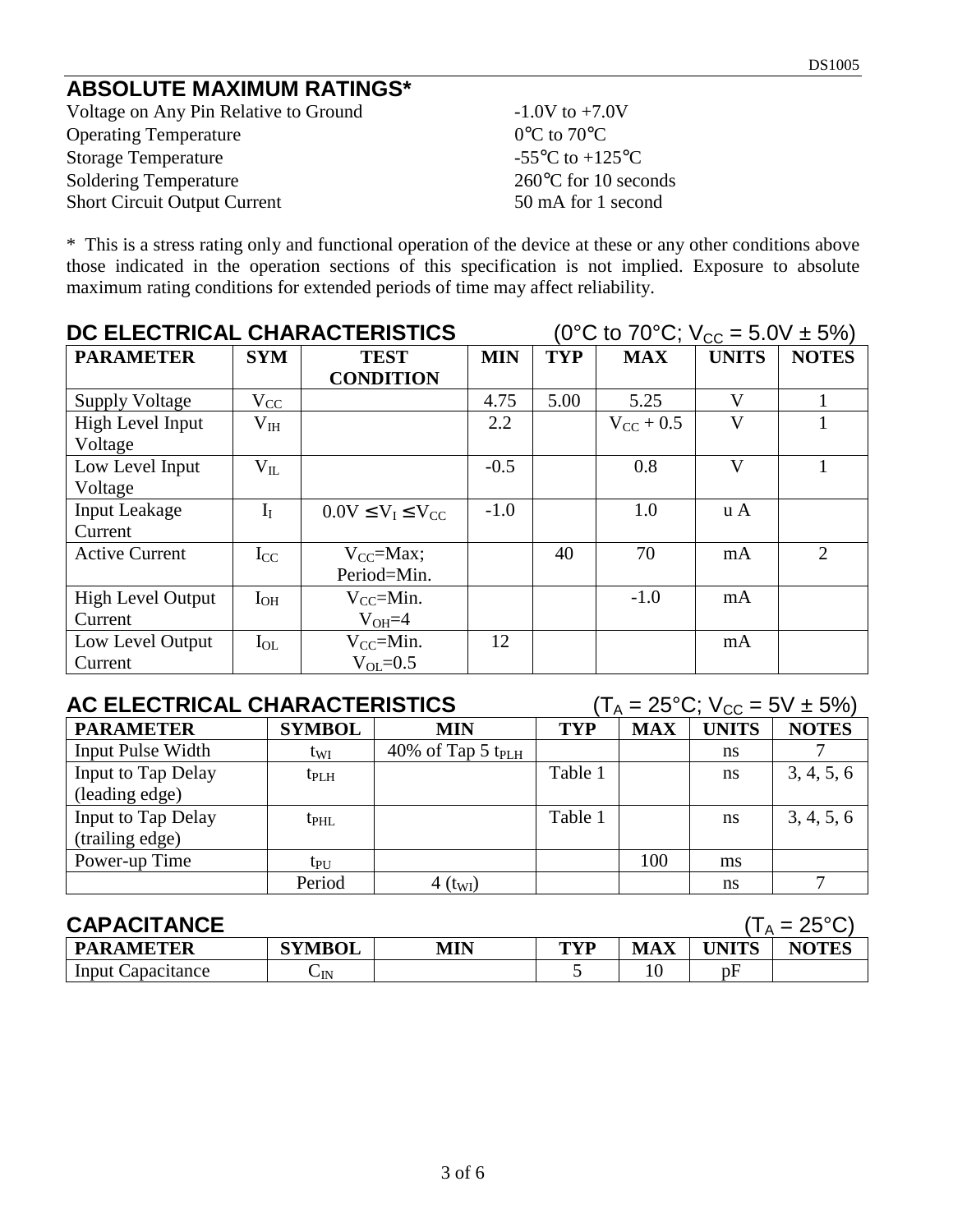#### **NOTES:**

- 1. All voltages are referenced to ground.
- 2. Measured with outputs open.
- 3.  $V_{CC} = 5V \tQ 25^{\circ}C$ . Delays accurate on both rising and falling edges within  $\pm 2$  ns or  $\pm 3\%$ , whichever is greater.
- 4. See Test Conditions.
- 5. The combination of temperature variations from 25°C to 0°C or 25°C to 70°C and voltage variations from 5.0V to 4.75V or 5.0V to 5.25V may produce an additional input-to-tap delay shift of  $\pm 1.5$  ns or ±4%, whichever is greater.
- 6. All tap delays tend to vary unidirectionally with temperature or voltage. For example, if TAP 1 slows down, all other taps will also slow down; TAP 3 can never be faster than TAP 2.
- 7. Pulse width and duty cycle specifications may be exceeded; however, accuracy will be applicationsensitive (decoupling, layout, etc.).

#### **TERMINOLOGY**

**Period:** The time elapsed between the leading edge of the first pulse and the leading edge of the following pulse.

t<sub>WI</sub> (Pulse Width): The elapsed time on the pulse between the 1.5V point on the leading edge and the 1.5V point on the trailing edge, or the 1.5V point on the trailing edge and the 1.5V point on the leading edge.

**t<sub>RISE</sub>** (Input Rise Time): The elapsed time between the 20% and the 80% point on the leading edge of the input pulse.

**t**<sub>FALL</sub> (Input Fall Time): The elapsed time between the 80% and the 20% point on the trailing edge of the input pulse.

**t**<sub>PLH</sub> (Time Delay, Rising): The elapsed time between the 1.5V point on the leading edge of the input pulse and the 1.5V point on the leading edge of any tap output pulse.

**t**<sub>PHL</sub> (Time Delay, Falling): The elapsed time between the 1.5V point on the trailing edge of the input pulse and the 1.5V point on the trailing edge of any tap output pulse.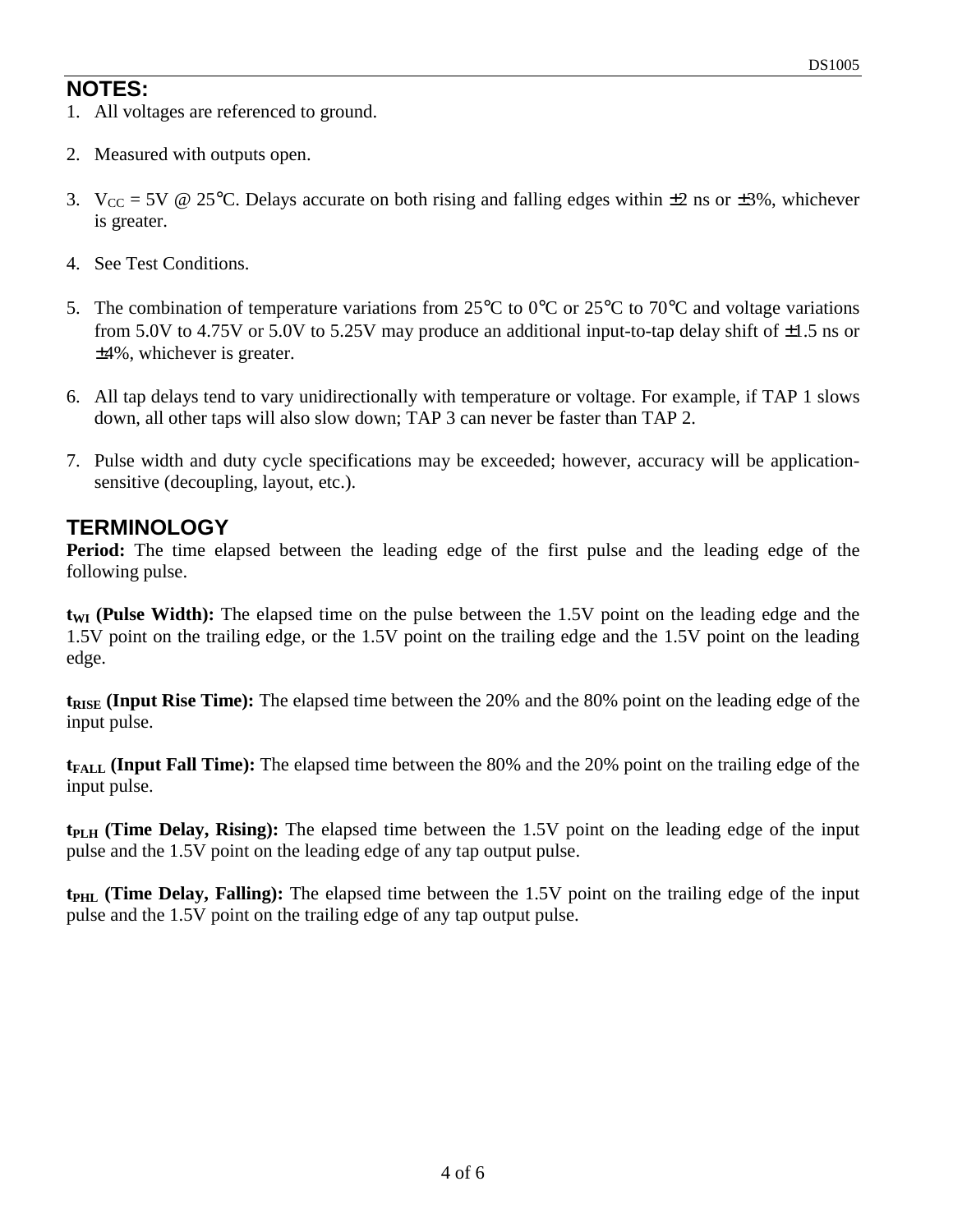### **TEST SETUP DESCRIPTION**

Figure 3 illustrates the hardware configuration used for measuring the timing parameters on the DS1005. The input waveform is produced by a precision pulse generator under software control. Time delays are measured by a time interval counter (20 ps resolution) connected between the input and each tap. Each tap is selected and connected to the counter by a VHF switch control unit. All measurements are fully automated, with each instrument controlled by a central computer over an IEEE 488 bus.

### **TEST CONDITIONS**

#### **INPUT:**

| <b>Ambient Temperature</b> | $25^{\circ}$ C ± 3 $^{\circ}$ C |
|----------------------------|---------------------------------|
| Supply Voltage $(V_{CC})$  | $5.0V \pm 0.1V$                 |
| <b>Input Pulse</b>         | $High = 3.0V \pm 0.1V$          |
|                            | $Low = 0.0V \pm 0.1V$           |
| Source Impedance           | 50 ohm maximum                  |
| Rise and Fall Time         | 3.0 ns maximum                  |
| Pulse Width                | $500$ ns                        |
| Period                     | 1 us                            |

### **OUTPUT:**

Each output is loaded with the equivalent of a 74F04 input gate. Delay is measured at the 1.5V level on the rising and falling edge.

#### **NOTE:**

Above conditions are for test only and do not restrict the operation of the device under other data sheet conditions.